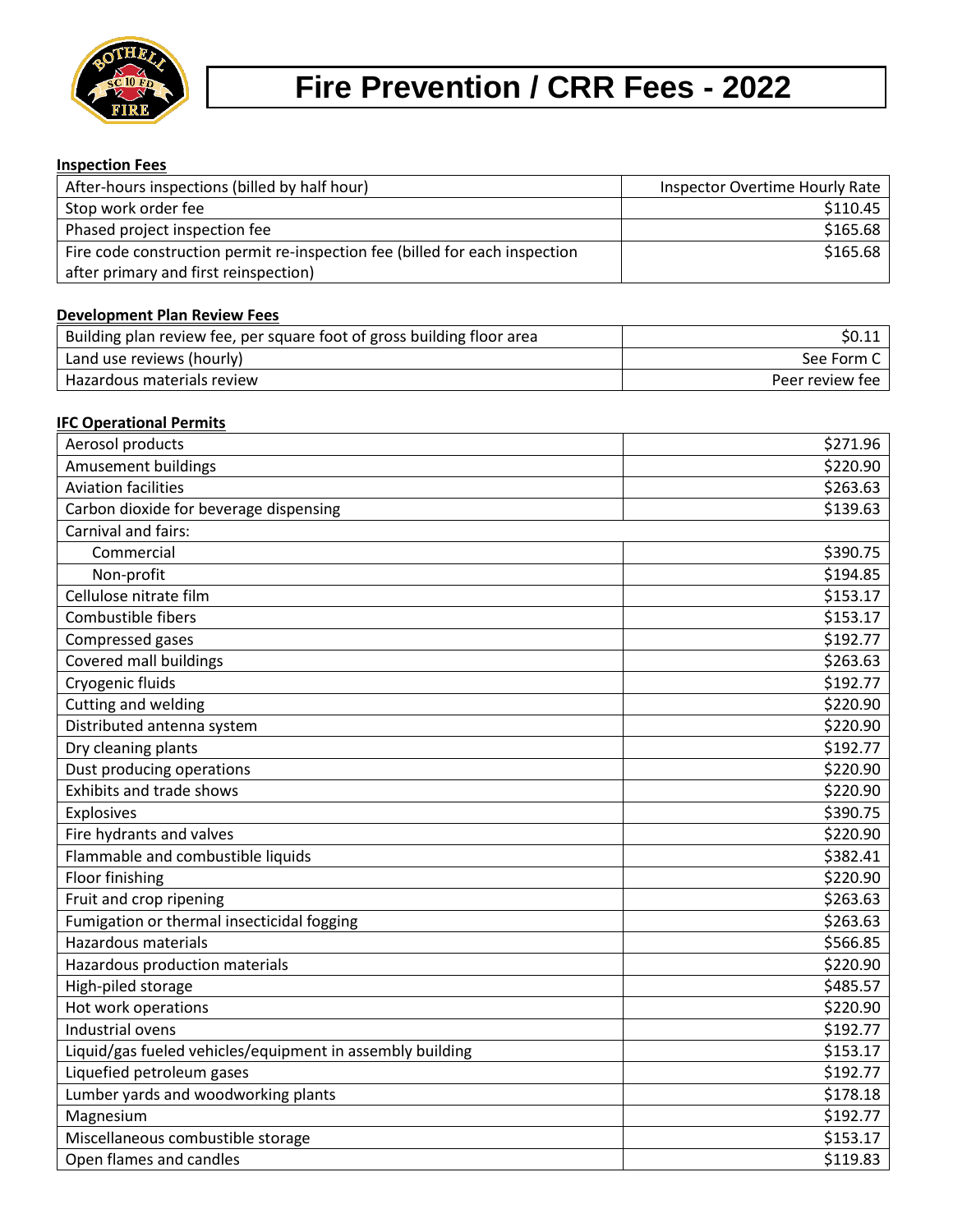| Open flames and torches                                    | \$220.90 |
|------------------------------------------------------------|----------|
| Organic coatings                                           | \$263.63 |
| Places of assembly                                         |          |
| Commercial                                                 | \$263.63 |
| Non-profit                                                 | \$226.11 |
| Positive alarm sequence fire alarm                         | \$220.90 |
| Private fire hydrants                                      | \$220.90 |
| Pyrotechnical special effects material                     | \$349.07 |
| Pyroxlin plastics                                          | \$220.90 |
| Refrigeration equipment                                    | \$263.63 |
| Repair garages and motor fuel-dispensing facilities        | \$178.18 |
| Rooftop heliports                                          | \$220.90 |
| Solar photovoltaic power systems                           | \$203.19 |
| Spraying or dipping                                        | \$263.63 |
| Tires: rebuilding plants, storage of scrap and by-products | \$255.29 |
| Waste handling                                             | \$220.90 |
| Wood products                                              | \$220.90 |

# **Fire Suppression Systems**

| New non-residential buildings, fee per riser               |                            |
|------------------------------------------------------------|----------------------------|
| 1-100 sprinkler heads (base fee plus per head cost)        | $$710.64 + $1$ per head    |
| 101+ sprinkler heads (base fee plus per head cost)         | $$1,062.84 + $1$ per head  |
| New mixed-use buildings NFPA 13, fee per riser             |                            |
| 1-100 sprinkler heads (base fee plus per head cost)        | $$710.64 + $1$ per head    |
| 101+ sprinkler heads (base fee plus per head cost)         | $$1,062.84 + $1$ per head  |
| Tenant Improvements NFPA 13, fee per riser                 |                            |
| 1-100 sprinkler heads (base fee plus per head cost)        | $$710.64 + $1$ per head    |
| 101+ sprinkler heads (base fee plus per head cost)         | $$1,062.84 + $1$ per head  |
| Single family and multi-family residential 13D/13R systems | $$576.23 + $1.50$ per head |
| (base fee plus per head cost)                              |                            |
| Commercial kitchen hood and duct systems                   | \$406.38                   |
| Smoke control systems                                      | \$890.91                   |
| Underground fire sprinkler supply line                     | \$695.01                   |
| VESDA/FM-200 System                                        | \$889.87                   |

# **Fire Alarm/Detection Systems and Related Equipment**

| Fire alarm panels                                         |                                |
|-----------------------------------------------------------|--------------------------------|
| 1-4 zones (base fee plus per device cost)                 | $$889.87 + $1.50$ per device   |
| 5 or more zones (base fee plus per device cost)           | $$1,201.43 + $1.50$ per device |
| Addressable control panel (base fee plus per device cost) | $$889.87 + $1$ per device      |
| Fire alarm transmission devices                           | \$270.92                       |

## **IFC Construction Permits**

| <b>Battery systems</b>                                  | \$270.92 |
|---------------------------------------------------------|----------|
| Compressed gases                                        | \$425.14 |
| Cryogenic fluids                                        | \$425.14 |
| Distributed antenna system                              | \$478.28 |
| Fire pumps and related equipment                        | \$270.92 |
| Flammable and combustible liquids storage and transport |          |
| Level 1: less and 1,000 gallon capacity                 | \$270.92 |
| Level 2: 1,000+ gallon capacity                         | \$581.44 |